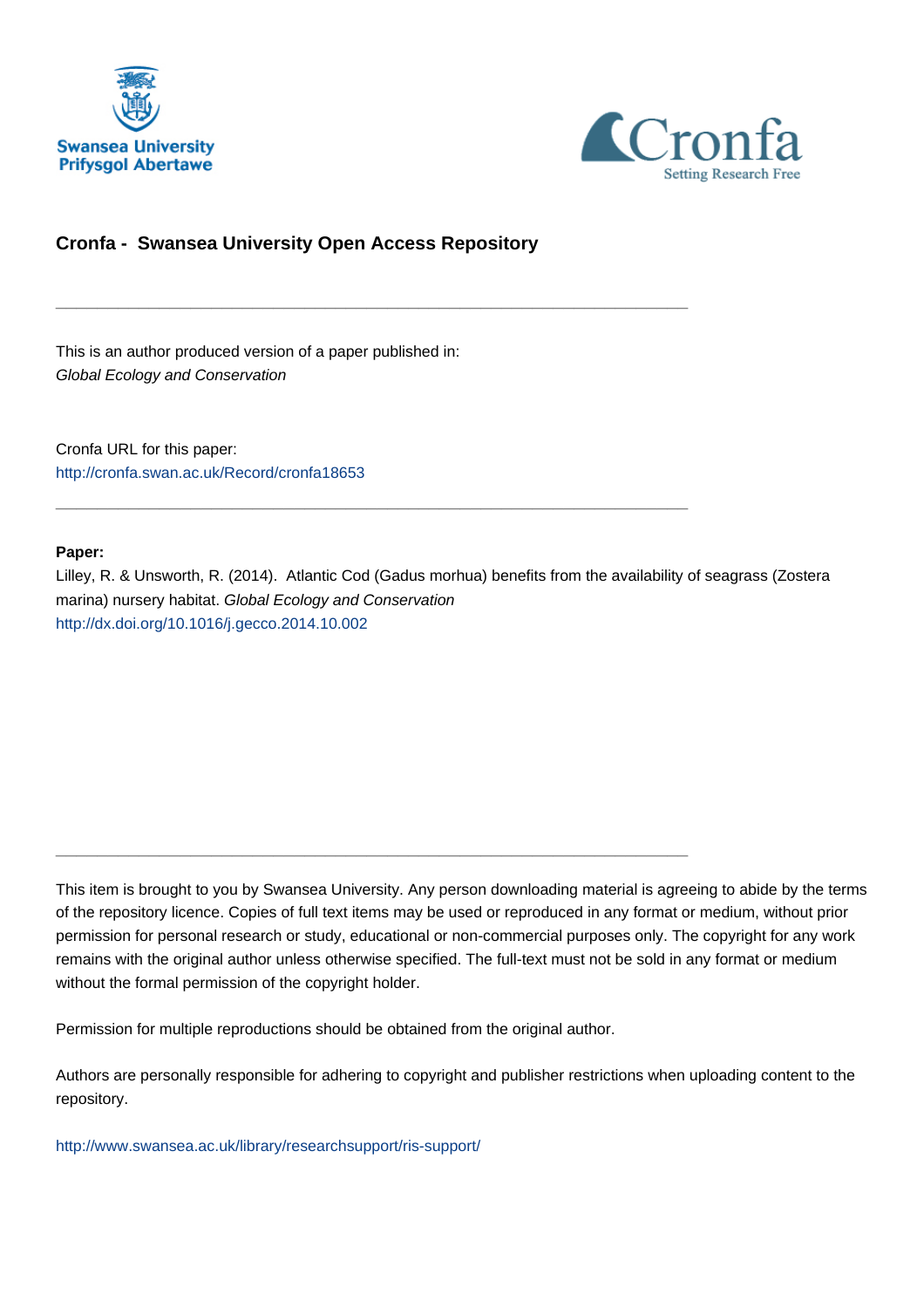

Contents lists available at ScienceDirect

# Global Ecology and Conservation

journal homepage: www.elsevier.com/locate/gecco



# Review paper Atlantic Cod (*Gadus morhua*) benefits from the availability of seagrass (*Zostera marina*) nursery habitat



Richard J. Lilley<sup>a</sup>, Richard K.F. Unsworth b,\*

a *Sustainable Places Research Institute, Cardiff University, UK*

b *Seagrass Ecosystem Research Group, College of Science, Wallace Building, Swansea University SA2 8PP, UK*

# h i g h l i g h t s

- Ocean scale assessment of the nursery role of eelgrass (*Zostera marina*) supporting Atlantic cod.
- Juvenile Atlantic cod in high density in eelgrass throughout its range growing faster as a result.
- Density of Juvenile Atlantic cod commonly higher in eelgrass relative to alternative habitats.
- Juvenile Atlantic cod select eelgrass habitat, consequently they have higher survival chances.
- We provide strong evidence that eelgrass is of significant importance to Atlantic cod stocks.

## a r t i c l e i n f o

*Article history:* Received 6 August 2014 Received in revised form 3 October 2014 Accepted 4 October 2014 Available online 23 October 2014

*Keywords: Zostera marina* Eelgrass *Gadus morhua* Fisheries Juveniles Nursery habitat

# a b s t r a c t

The Atlantic cod (*Gadus morhua*) is a species of significant economic and historic importance but infamous for its decline. Apart from overfishing, the causes of this decline and its subsequent lack of recovery remain largely unresolved. Indeed, the degree to which specific habitats are important for this species remains unquantified at the scale of North Atlantic. Here, the literature on the role of eelgrass meadows (*Zostera marina*) as valuable nursery habitat for the Atlantic cod is reviewed and synthesized. Evidence is presented on relative densities of Atlantic cod in shallow water environments and in eelgrass meadows in comparison to alternative habitats. In addition, evidence pertaining to the 'viability gains' attributed to the use of eelgrass meadows as nursery habitat (growth and survival) by juvenile Atlantic cod is analyzed. Although juvenile Atlantic cod use of *Z. marina* is found to be facultative, when possible, available literatures indicates that they may select *Z. marina* as a nursery habitat where they are found in high density (average of at least 246 ha<sup>-1</sup>). From their use of *Z. marina* habitat the juvenile Atlantic cod receives viability benefits from it, improving their chances of reaching maturation. This paper provides strong evidence that eelgrass meadows are of significant importance to contributing to Atlantic cod stocks. © 2014 The Authors. Published by Elsevier B.V. This is an open access article under the CC

BY-NC-ND license (http://creativecommons.org/licenses/by-nc-nd/3.0/).

#### **Contents**

http://dx.doi.org/10.1016/j.gecco.2014.10.002

<sup>∗</sup> Corresponding author. Tel.: +44 01792 602133.

*E-mail address:* r.k.f.unsworth@swansea.ac.uk (R.K.F. Unsworth).

<sup>2351-9894/</sup>© 2014 The Authors. Published by Elsevier B.V. This is an open access article under the CC BY-NC-ND license (http://creativecommons.org/ licenses/by-nc-nd/3.0/).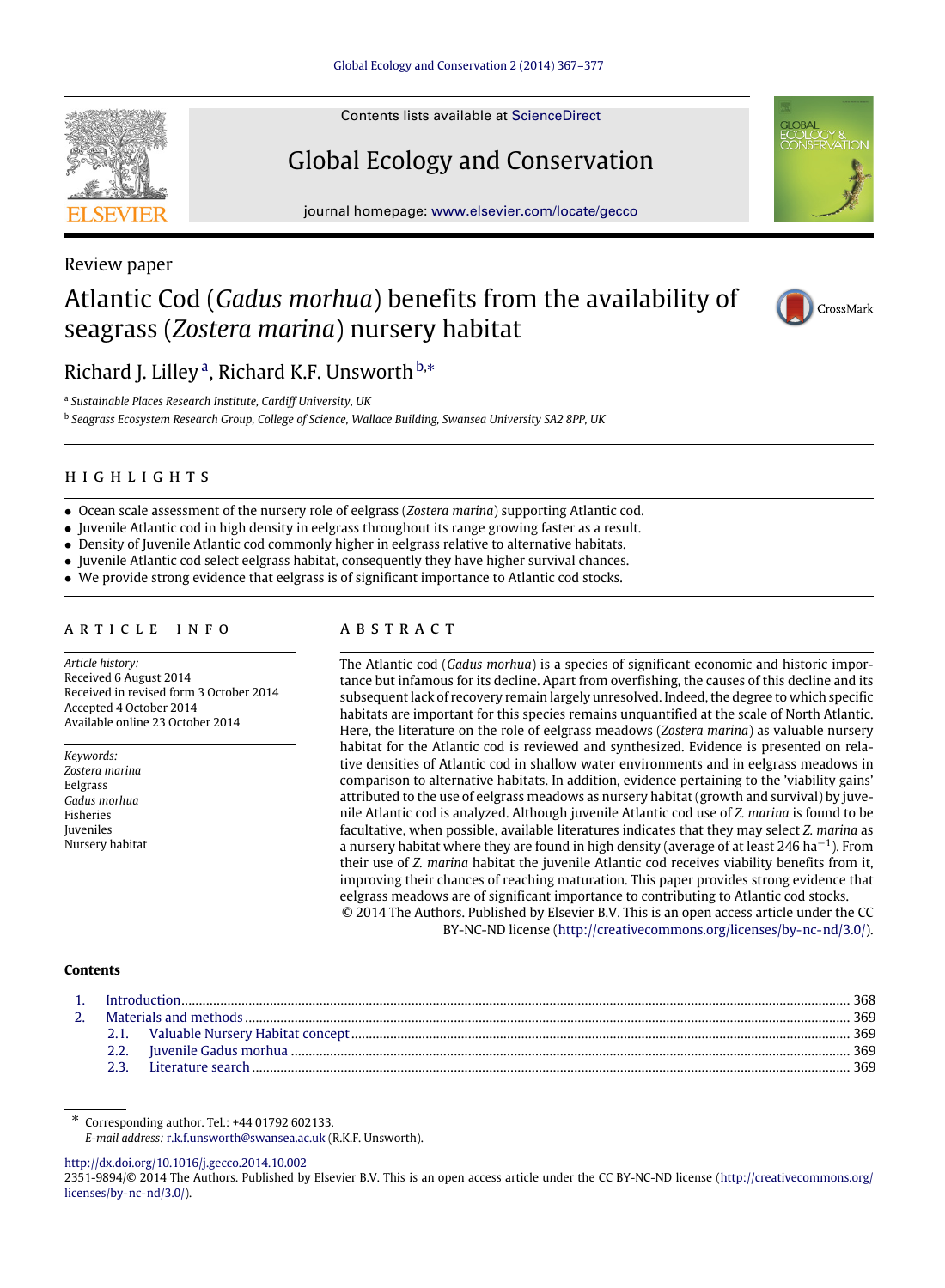|    | 2.4. |        |                                                                                                                     |  |  |
|----|------|--------|---------------------------------------------------------------------------------------------------------------------|--|--|
| 3. |      |        |                                                                                                                     |  |  |
|    | 3.1. |        |                                                                                                                     |  |  |
|    |      | 3.1.1. |                                                                                                                     |  |  |
|    |      | 3.1.2. |                                                                                                                     |  |  |
|    | 3.2. |        |                                                                                                                     |  |  |
|    |      | 3.2.1. |                                                                                                                     |  |  |
|    |      | 3.2.2. |                                                                                                                     |  |  |
|    |      | 3.2.3. |                                                                                                                     |  |  |
|    |      | 3.2.4. |                                                                                                                     |  |  |
|    |      | 3.2.5. |                                                                                                                     |  |  |
|    | 3.3. |        |                                                                                                                     |  |  |
|    |      | 3.3.1. | Evidence supporting the role of Z, marina habitat as a source of juveniles to adult populations of Atlantic cod 373 |  |  |
| 4. |      |        |                                                                                                                     |  |  |
|    |      |        |                                                                                                                     |  |  |
|    |      |        |                                                                                                                     |  |  |
|    |      |        |                                                                                                                     |  |  |
|    |      |        |                                                                                                                     |  |  |

#### **1. Introduction**

The diminished status of fisheries for species such as the Atlantic cod (*Gadus morhua*) does not align with the needs of the region or the planet as a whole. To meet the needs of the predicted human population of 2050, an additional 75 million tons of protein from fish and aquatic invertebrates will be required, representing a 50% increase in current supply (Rice and Garcia, 2011). This will require supporting marine and coastal ecosystems (e.g. nursery habitats such as seagrass) to be resilient to future environmental change and maximize fisheries productivity. To direct fisheries management actions towards the conservation of supporting systems requires knowledge of the clear links between fisheries productivity and supporting services such as nursery habitat value (Jackson et al., 2001). One such potential nursery habitat is that created by seagrass (Heck et al., 2003).

*Zostera marina* is the dominant seagrass in the North Atlantic (Green and Short, 2003) forming one of a number of potential nursery habitats (Sundblad et al., 2013). It spans a distribution broadly similar (but exclusively in shallow waters) to that of Atlantic cod which is widely distributed across the continental shelves of the North Atlantic (Cannon, 1997; Froese and Pauly, 2013). *Z. marina* has been degraded, and significant areas lost throughout its range (Short and Wyllie-Echeverria, 1996; Baden et al., 2003; Hanson, 2004; Waycott et al., 2009). Preventing further degradation and loss of seagrass, and developing strategies to restore these habitats requires greater recognition for their value in supporting economically important fishing industries and regional food security (Unsworth and Cullen, 2010; Cullen-Unsworth and Unsworth, 2013).

The management of these systems (local conservation) and their links to human well-being are often disconnected from the end users (fishermen and consumers) of the products they help support (Cullen-Unsworth et al., 2014), and as a result there is a mismatch between biodiversity conservation needs and fisheries management (Rice and Garcia, 2011; Salomon et al., 2011).

Despite the assertion that seagrass meadows support world fisheries and global food security through the provision of juvenile habitat (Beck et al., 2001; Jackson et al., 2001; Heck et al., 2003; Gillanders, 2006; Bertelli and Unsworth, 2014), the role they play in supporting fisheries in many areas of the world remains poorly recognized and often unclear (Jackson et al., 2001; Gillanders, 2006; Unsworth et al., 2014). A specific case of this is the cod fishery throughout the North Atlantic basin. Evidence that *Z. marina* acts as valuable nursery habitat for Atlantic cod is available in some localities and at a local scale (Seitz et al., 2013), but this is not available at a basin scale. For example studies in Norway to conclude that intact juvenile habitat is essential for healthy Atlantic cod stocks (Løversen, 1946; Dannevig, 1954), and more recently, *Z. marina* expansion has been correlated with increased juvenile Atlantic cod density in Newfoundland (Warren et al., 2010). Although there is a plethora of literature examining *Z. marina*—Atlantic cod interactions at a local scale, there exists no examination of this relationship at an ocean basin scale and with respect to spatial differences. It is not currently possible to make broad statements about the nursery habitats of Atlantic cod across its complete range and use these to develop strategies that might impact the long-term recovery of this fishery.

The juvenile period is a critical life stage for any species. It is a time when an individual is at its most vulnerable and key priorities are likely to be shelter, food and protection from predation (Heck et al., 2003). It is at this point that the optimal habitat provides these attributes. Such habitats are often termed nurseries. There has been recent discourse in the literature surrounding the concept of what constitutes a juvenile or nursery habitat for fish and invertebrates (Beck et al., 2001; Dahlgren et al., 2006; Layman et al., 2006; Sheaves et al., 2006; Nagelkerken et al., 2013), not least that the habitat must act as a source and not a sink of juveniles (Pulliman, 1988). How such habitats are defined is critical, since the definition will have permutations as to the application of juvenile habitats in stock management, and to their perceived value.

In this study we use the concept of a Valuable Nursery Habitat and investigate whether *Z. marina* can be defined as being Valuable Nursery Habitat for Atlantic cod across its range. A habitat is a valuable nursery habitat for juveniles of a particular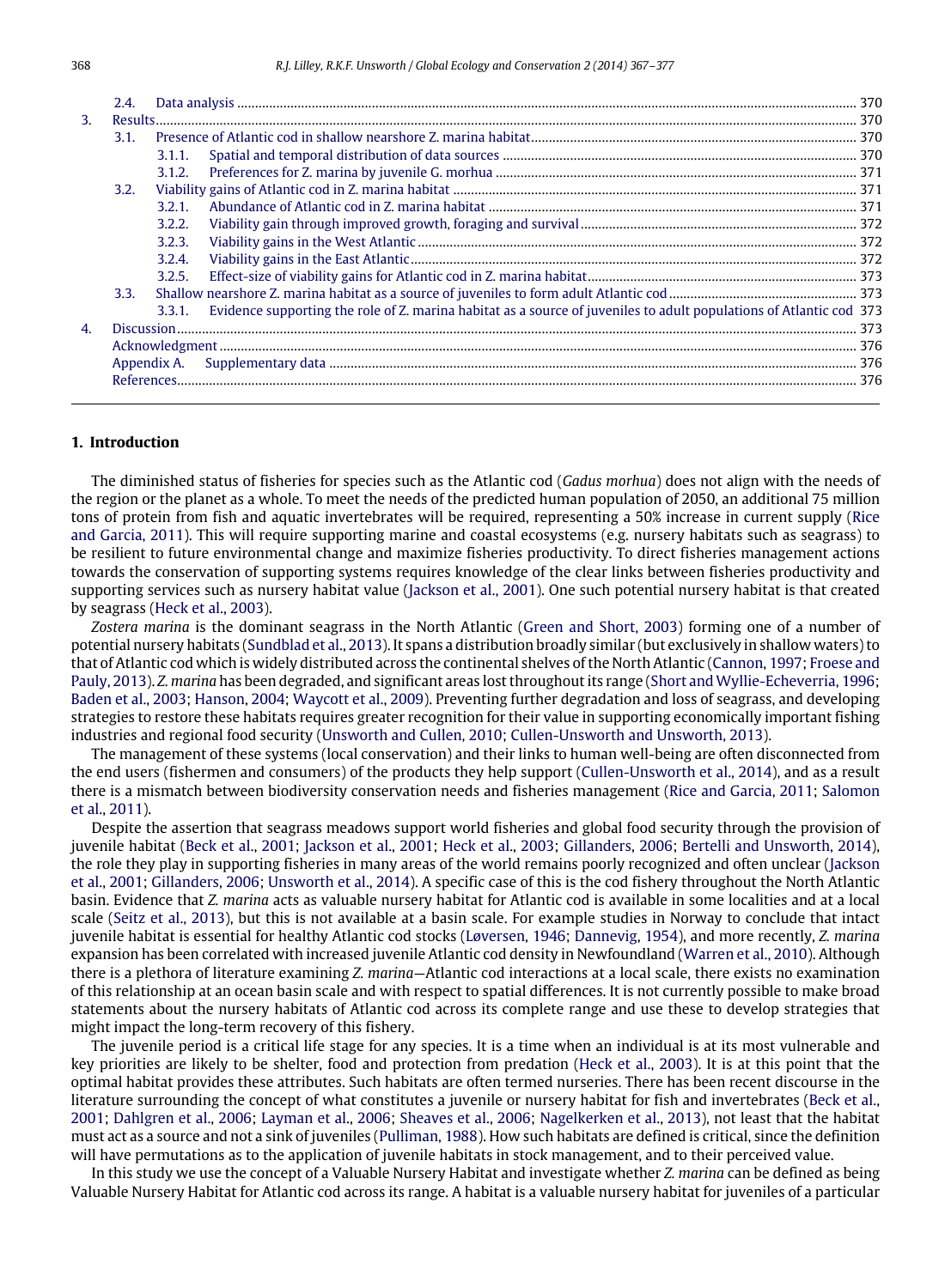species, if its contribution to the biological fitness of individuals that recruit and breed in adult populations is greater, on average, than the mean level contributed by all habitats used by juveniles, regardless of area coverage (see Methods).

Our study is a meta-analysis of the academic literature in order to: (1) determine whether their exists unequivocal evidence of juvenile Atlantic cod being present in *Z. marina* meadows throughout the North Atlantic region (east and west), (2) determining whether juvenile Atlantic cod obtain improved viability benefits from inhabiting *Z. marina* meadows as opposed alternative habitat and (3) determining whether juvenile Atlantic cod that utilize *Z. marina* grow and develop and reach maturity to reproduce.

## **2. Materials and methods**

#### *2.1. Valuable Nursery Habitat concept*

Literature was examined relative to the hypothesis that *Z. marina* provides Valuable Nursery Habitat by supporting its three key assumptions.

**Assumption 1** (*Presence*)**.** A habitat is only Valuable Nursery Habitat to a species if the species as juveniles are found within that habitat.

**Assumption 2** (*Viability*)**.** Individuals seek out those environments that maximize their viability. The rationale of this is that species will actively maximize gains from their local environment. They will therefore spend time in environments that maximize viability, and these gains will be quantifiable either by (i) the number of individuals that are present relative to other habitats (abundance), (ii) the quality of individuals that survive (their size and growth rate) or, (iii) the survival rate from predation.

**Assumption 3** (*Source*)**.** Individuals can only make contributions to the next generation if they have access to mates. A population is only sustainable if its juveniles complete their ontogenetic movements into the breeding adult population (seagrass must not be a 'sink' of juveniles, where they have chosen to live whilst young but do not in fact make any contribution to the adult breeding stock).

As such evidence pertaining to 'Presence', 'Viability' and 'Source' was collated relative to the assertion that *Z. marina* is Valuable Nursery Habitat.

#### *2.2. Juvenile Gadus morhua*

*G. morhua* were defined as juvenile if they were <50 cm in length (SL) or referred to as 0–4-group (Froese and Pauly, 2013). Only post-settled juveniles were considered. 0-group fish were defined as  $<6$  cm pre-settled, 6 cm + post-settled. (Methven and Bajdik, 1994) unless otherwise specified within the paper. Age groupings follow previous published work (Dalley and Anderson, 1997; Anderson and Gregory, 2000).

Of particular focus to this study was the 'Young Of Year' fish: Age-0 fish, or those animals born within the past year; from transformation to juvenile, until January 1 in the Northern Hemisphere, which have not yet reached one year of age (hereafter YOY).

#### *2.3. Literature search*

Papers containing peer-reviewed information pertinent to the distribution of juvenile Atlantic cod throughout the entire North Atlantic were reviewed. Searching for research papers used the following terms both separately and in combination: Atlantic cod, *G. morhua*, cod, seagrass, *Z. marina*, eelgrass. Additionally these terms were searched with respect to individual geographic regions of the North Atlantic. All searches were able to be highly exhaustive given the relatively small body of literature available. Due to the complex chemical–physical environment of the Baltic that is unrepresentative of the wider North Atlantic, all papers on juvenile cod from the Baltic were excluded from the analysis. The area of the Baltic that was excluded from the literature search was that defined as the Baltic Large Marine Ecosystem (www.seasaroundus.org). Searching for papers was conducted using 'Google Scholar'. Web of Knowledge was used as a secondary check on our paper search. Google Scholar was seen as referential to the academic databases due to limited age restrictions on research papers (e.g. Web of Knowledge is limited to 1970). In addition the Norwegian Institute of Marine Research (Havforskningsinstituttet) historic peer-reviewed literature database named the 'Brage Bibsys IMR' was used for the search. This was used due to the known historic research conducted on cod at the Institute dating back to the early 1900s.

After developing an initial list of research papers, these were sifted to exclude those not relevant. Three guidelines were used to reduce initial pool of research papers. Studies had to consider 'post settled' juvenile cod e.g. non-pelagic 0-group longer than 6 cm (Methven and Bajdik, 1994). Second, they had to report on presence, viability or source outcomes specifically relating to eelgrass, or to likely eelgrass habitat and water depth <10 m. Third, studies had as much as possible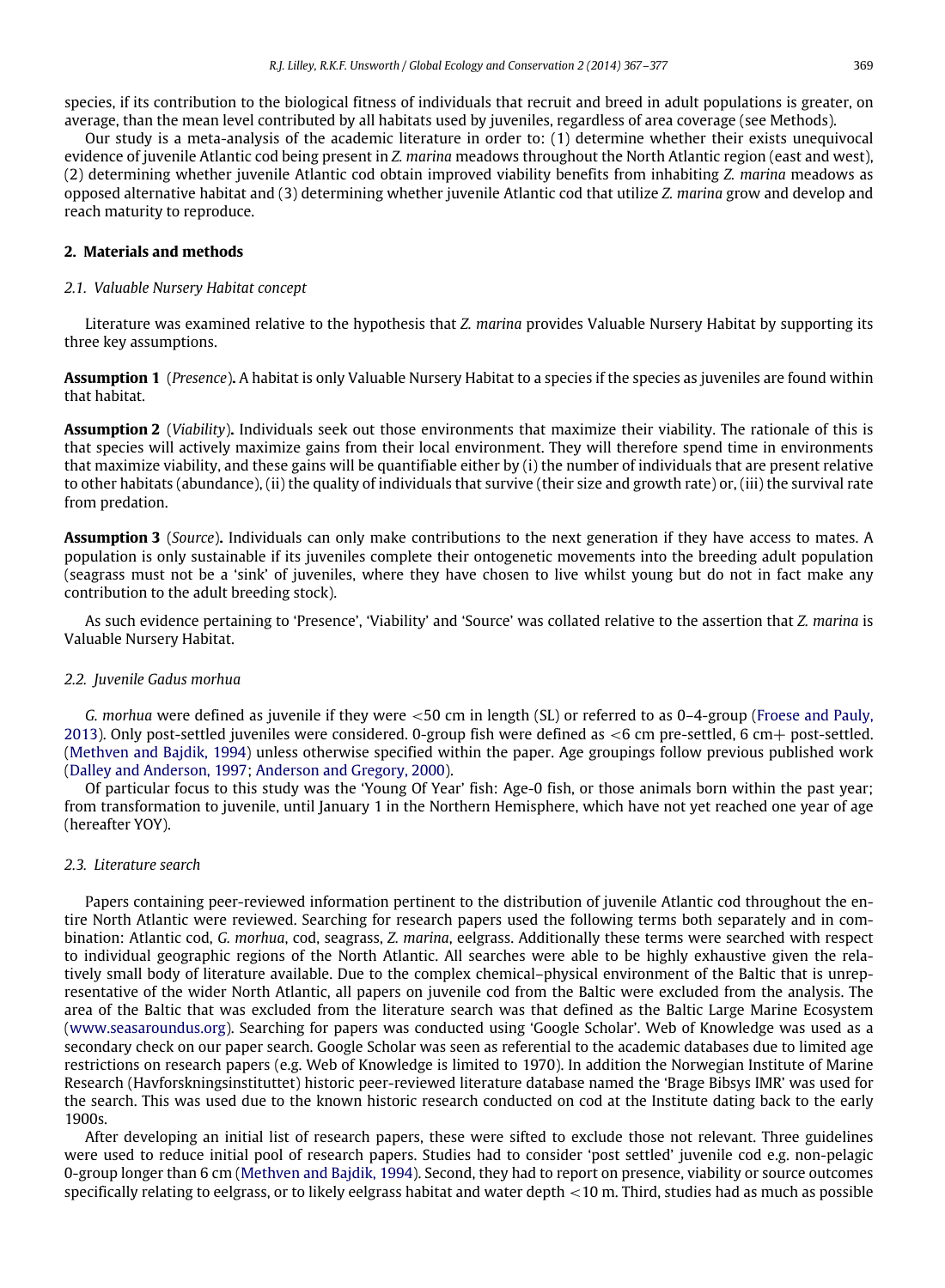

Fig. 1. Map of the North Atlantic showing in black the broad locations that were studied within the 50 data sources collated for analysis in the present study. Note the distribution of study areas is largely coastal with the exception of off-shore banks. The distribution of these studies approximates most of the broad extent of the known cod distribution (Watson et al., 2004).

to represent a geographical distribution of study sites across the North Atlantic, limiting the effect of study ''Hot Spots'' (Jackson et al., 2001).

Exclusion of certain papers to attempt an even geographic distribution was justified to endeavor to address the nonindependence of data (Gurevitch et al., 1992) that occurs when a number of experiments or surveys are performed by the same investigator or research group in the same geographic area. For example many research studies from Newfoundland were excluded based on their repetition of existing research from the same locality. Through investigating potential commonalities among data that shared these characteristics, papers were limited to those that either involved new data, if data had been taken over consecutive years, or where the data came from different sites, and therefore could be considered independent. Furthermore, it was essential that the temporal and spatial scale of replication meant that different populations were being measured in each comparison.

## *2.4. Data analysis*

Densities of juvenile cod per hectare were derived from the research papers. Densities were collated either directly from published figures, or calculated based upon raw catch data and area covered from seining. All mean summary statistics were calculated with their standard error.

Studies on juvenile cod identified in the literature search, were classified as investigating three key research themes: depth, age and habitat. Analysis on data extracted from these studies was then conducted. Geographical distributions of study areas were mapped and a size-depth chart was plotted to determine the depth related distribution of cod of different sizes. In order to determine the influence of sampling method upon reported densities, studies were compared relative to four sampling methods used (Underwater Visual Census UVC, 20 m beach seine, 30 m beach seine and trawl). Data sources available for purported viability gains were analyzed to determine the effect sizes of experiments. 'Cohen's d' as the Effect Size (ES) was calculated (Heck et al., 2003). Cohen's d is defined as the difference between the means divided by the pooled standard deviation (Cohen, 1988). The use of Cohen's d enabled all literature studies that report data on the presence of Atlantic cod in *Z. marina* as opposed to alternative habitat and the presence of juvenile fish in shallow waters <10 m to be compared on an equal basis.

# **3. Results**

#### *3.1. Presence of Atlantic cod in shallow nearshore Z. marina habitat*

#### *3.1.1. Spatial and temporal distribution of data sources*

Data on the distribution of 0-group Atlantic cod has been collected for over a century. Fifty data sources documented the presence of juvenile cod in *Z. marina* in coastal shallow seas of the North Atlantic ( $\leq$ 4-group) (See Supplementary material, Appendix A), ranging from Cape Cod, USA in the West Atlantic to Trondheim, Norway in the East (Fig. 1). The data sources were evenly spatially distributed across the Atlantic although certain nations, notably Norway and Canada make the greatest contributions to the literature. Only  $20\%$  ( $n = 10$ ) of individual data sources consisted of data from multiple coastal locations (multiple sites in one study).

Individual juvenile cod data sets could not always be pinpointed to specific individual *Z. marina* meadows based on a description within that specific study. Where secondary evidence was available to explicitly link the cod sampling to the presence of seagrass in that location, data was considered to be from a *Z. marina* meadow.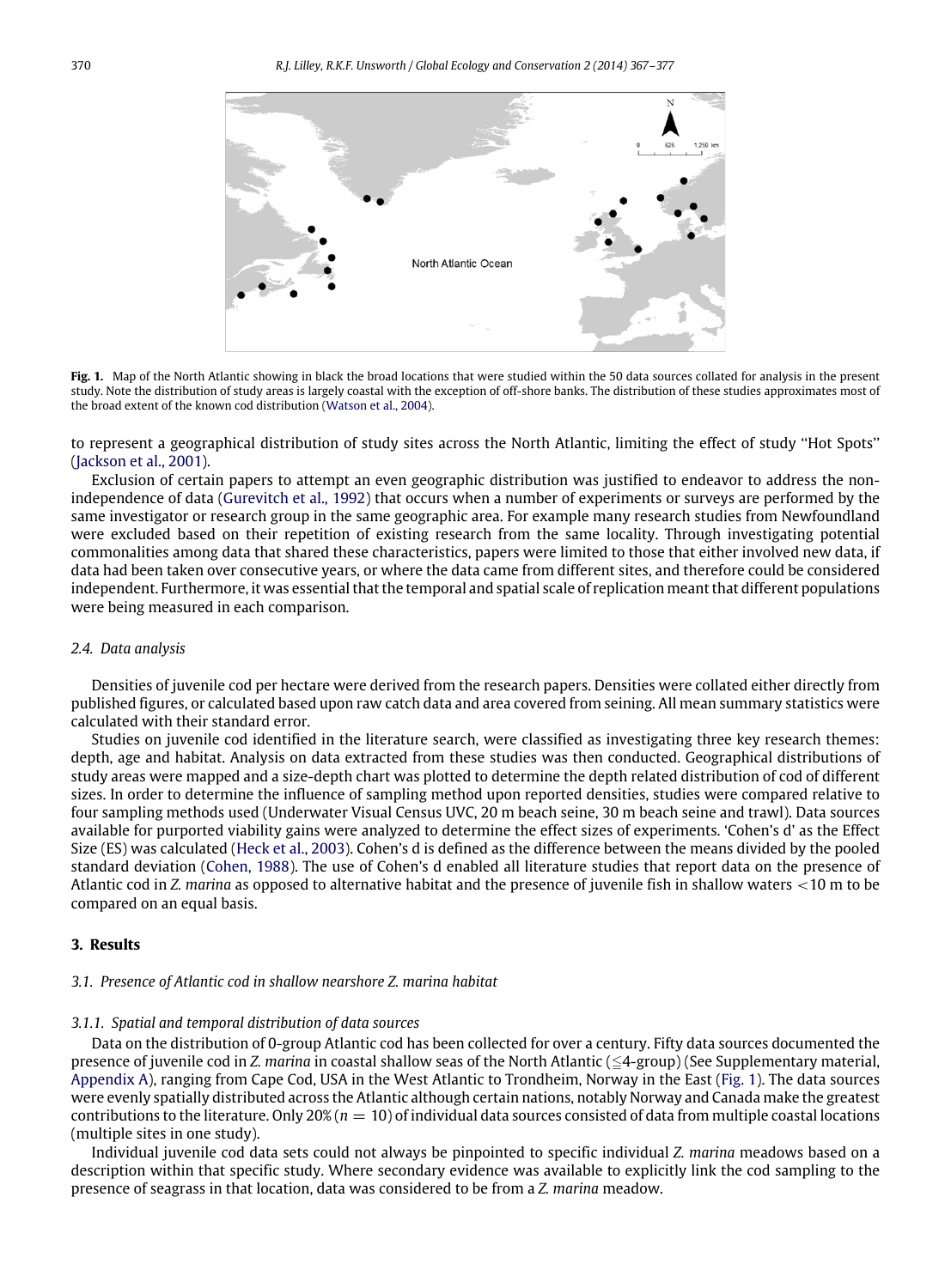

**Fig. 2.** Densities of juvenile Atlantic cod in the East Atlantic and the West Atlantic as derived from the sampled papers.

#### *3.1.2. Preferences for Z. marina by juvenile G. morhua*

Experimental field and laboratory studies provide conclusive evidence of a preference by juvenile Atlantic cod for vegetated habitats (including Fucus and Zostera habitats). These were conducted both sides of the Atlantic in Sweden, Norway and Newfoundland (Gjosaeter, 1987b,a; Borg et al., 1997; Gotceitas et al., 1997). Whether there exists an actual preference for *Z. marina* by juvenile Atlantic cod remains to be seen as other studies have even documented juvenile Atlantic cod preference for tall sponges (Gotceitas et al., 1997) and at artificial reef sites (Sargent et al., 2006). Other research using video systems have documented juvenile cod aggregations around pebble and gravel habitats on the Georges Bank (Lough and Bolz, 1989; Lough et al., 1989). Studies that have documented initial settlement rates of 0-group cod have also found no significant differences between habitat types (Tupper and Boutilier, 1995b).

#### *3.2. Viability gains of Atlantic cod in Z. marina habitat*

#### *3.2.1. Abundance of Atlantic cod in Z. marina habitat*

Density of surveyed juvenile cod (0-group) in the North West Atlantic is on average 1.4 times higher than mean density in the North East Atlantic (Fig. 2). On average there was 235.6 + 23.5 juvenile cod. ha−<sup>1</sup> in *Z. marina* of the North East Atlantic and 341.6 ± 116.4 juvenile cod. ha<sup>−1</sup> in the North West Atlantic. The mean value from the North West Atlantic excludes one 'outlier' that records 2020 juvenile cod. ha−<sup>1</sup> . All data was highly variable with densities in both east and west reaching only 10 juvenile cod. ha−<sup>1</sup> in some localities. Caution must be shown in interpreting densities between the two coastlines due to the high variability in catch data within any one single paper–for example from 0 to 1300 fish/880 m<sup>2</sup> (Warren et al., 2010). Such differences are to be expected given the spatial and temporal differences between year strengths and the unbalanced use of survey methods between regions.

In the North East Atlantic juvenile cod were recorded in shallow nearshore waters in England, Wales, Scotland, Norway, Sweden and Germany. In the North West Atlantic juvenile cod were recorded in shallow nearshore waters in the USA, Canada and Greenland. Juvenile cod were also recorded in the West Atlantic in deeper waters on the Grand Banks. For example, surveys off Northeastern Newfoundland report distribution of age 0, 1, and 2 cod with respect to distance from shore, and hence depth. They found that 0-group cod were restricted to the coast, with ages 1 and 2 spread across the shelf to deeper water (Dalley and Anderson, 1997).

The densities of 0-group cod on the grand banks of Canada and the USA appear to be much lower than those found inshore, with figures reported between 0.49 and 7.12 cod/ha, although 'their abundance was patchy and at times strongly clustered' (Lough and Bolz, 1989).

Survey method can also be observed to have an effect on juvenile cod density data (Fig. 3). Cod were surveyed by Trawl, Gill Net, UVC and by 9, 14, 25, 30.5, 36, 38, and 40 m Seines. Density was not reported (or calculable) for 9 and 14 m Seine nets and other Seine net sizes have been collapsed into two categories. Trawl densities reported two orders of magnitude lower densities than those reported from UVC or Seining. This is likely a factor of the data coming from southern England and thus the southern boundary of the Atlantic cod's natural range, and from trawling being difficult over uneven or vegetated topography. Despite highly variable density levels, the three main survey methods report similar mean densities (trawl could not be included because it was an isolated data point).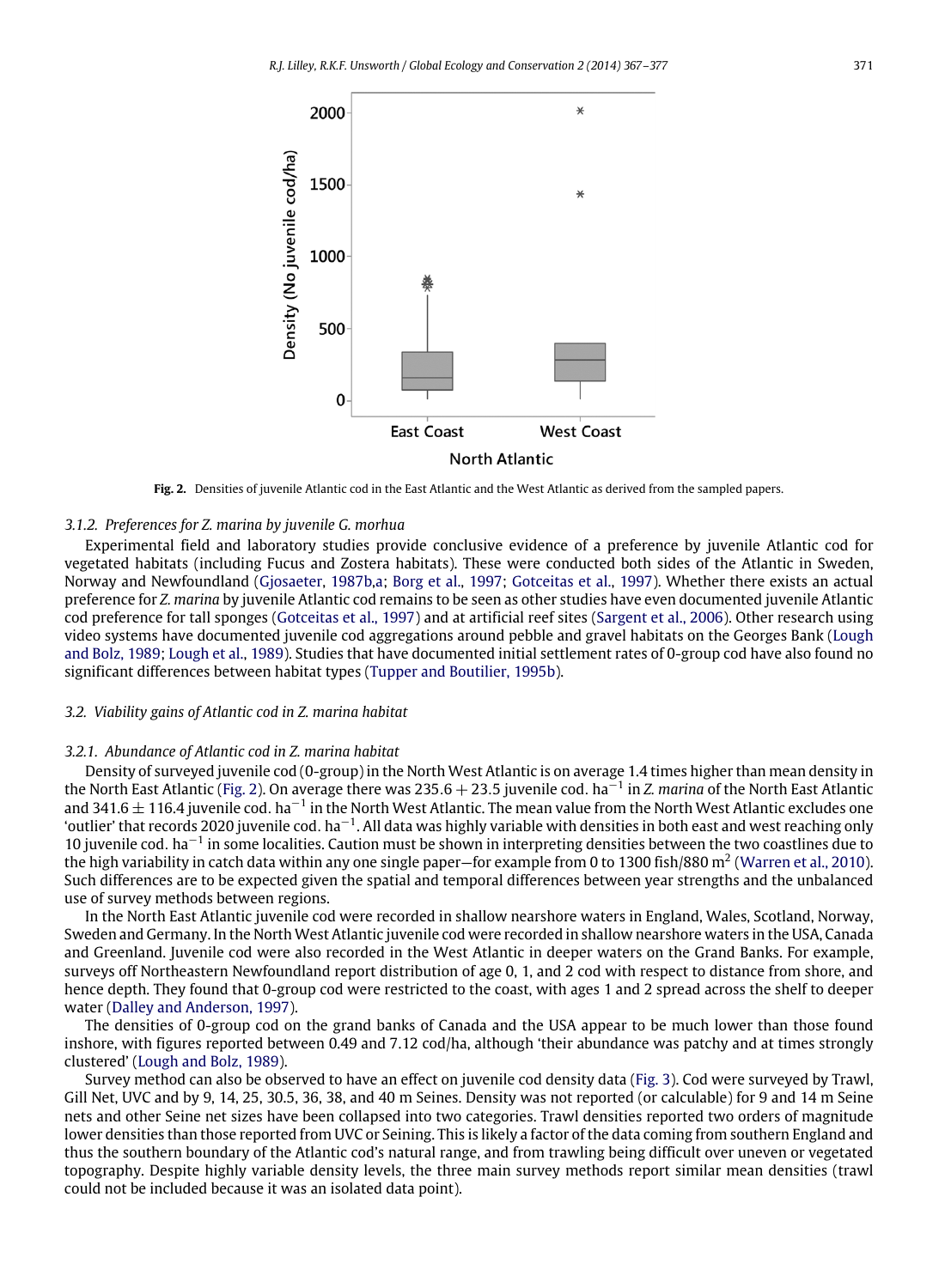

**Fig. 3.** Density of Atlantic cod by survey method as derived from sampled papers. Trawl data reported here is confounded by large survey areas at the limit of the Atlantic cod's natural range.

# *3.2.2. Viability gain through improved growth, foraging and survival*

When growth of juvenile cod was compared in eelgrass relative to rocky reefs and cobble bottom habitats using visual assessments of marked individuals, growth in eelgrass was significantly higher (Tupper and Boutilier, 1995b). Similar increased growth rates were observed when cod were compared in eelgrass versus barren and open water habitats (Renkawitz et al., 2011), but these increases were only observed during spring and summer periods and not in the winter. Calculations of the relative costs of juvenile cod in Sweden utilizing different habitat types in terms of available prey density and foraging performance revealed that vegetated habitats were the most profitable to inhabit, but that bladderwrack habitat was a more profitable habitat than *Z. marina*. The authors do note that the differences were relatively small (Persson et al., 2012).

Predation rates on juvenile cod in *Z. marina* have been studied in a series of tethering experiments within seagrass relative to other habitat types (Linehan et al., 2001; Laurel et al., 2003; Gorman et al., 2009). This appears to be a function of fish size as well as being influenced by depth, time of day and habitat type. Predation was generally higher in un-vegetated compared to eelgrass sites during the day and dusk, but no difference could be observed at night (Linehan et al., 2001). Further studies in Newfoundland recorded predation rates on 0-group cod to be negatively correlated with eelgrass patch size, suggesting that larger patches reduce predator foraging ability (Laurel et al., 2003).

#### *3.2.3. Viability gains in the West Atlantic*

In Canada, surveys have caught 250–400 juvenile cod per seine in eelgrass in comparison to 0–20 per seine over sand (Linehan et al., 2001), these patterns have been confirmed both during daytime and nightime (Day: eelgrass 1.7  $\pm$  0.7, sand  $0.8 \pm 0.5$ , Night: eelgrass 12.5  $\pm$  3.7, sand 5.8  $\pm$  1.9) (Anderson et al., 2007). Further south in the USA, CPUE of Atlantic cod was significantly higher in tows in *Z. marina* than adjacent habitats (Lazzari et al., 2003). Indeed, studies in Newfoundland found high densities of juvenile cod were found associated with eelgrass (Schneider et al., 2008) with one study reporting an 80% decline in fish abundance and biomass with *Z. marina* habitat loss (Morris et al., 2011). Studies have also reported increased density of 0-group juvenile Atlantic cod correlated with observed increase in eelgrass habitat (Warren et al., 2010; Morris et al., 2011). There exist further anecdotal evidence for the increased viability of individuals and populations in *Z. marina* within the West Atlantic, this evidence is summarized in Appendix 2 of the supplementary material.

#### *3.2.4. Viability gains in the East Atlantic*

In Scotland, high concentrations of juvenile Atlantic cod have been reported in St Andrews Bay (>100 cod. km−<sup>2</sup> ) and around Shetland (>1000 cod. km−<sup>2</sup> ) (Gibb et al., 2007). 99% of the total cod caught were found in depths less than 26 m (Gibb et al., 2007). Although not explicitly linked, both these areas are known to have extensive *Z. marina* meadows (Wilkie, 2012) and studies (from other localities) reveal how juvenile Atlantic cod typically migrate in and out of *Z. marina* with respect to time of day (Keats and Steele, 1992). In Sweden juvenile 0-group cod density was reduced by 96% at sites where *Z. marina* had disappeared (Pihl et al., 2006) and in Norway, the longest and most robust data set globally available reports that the rapid decrease of juvenile Atlantic cod during the 1920s was correlated with the disappearance of *Z. marina* meadows (Tveite, 1984). The only data available for juvenile Atlantic cod in *Z. marina* relative to other habitats within the Irish Sea comes from two studies on the North West coast of Wales, but densities in both are very low (Bertelli and Unsworth, 2014;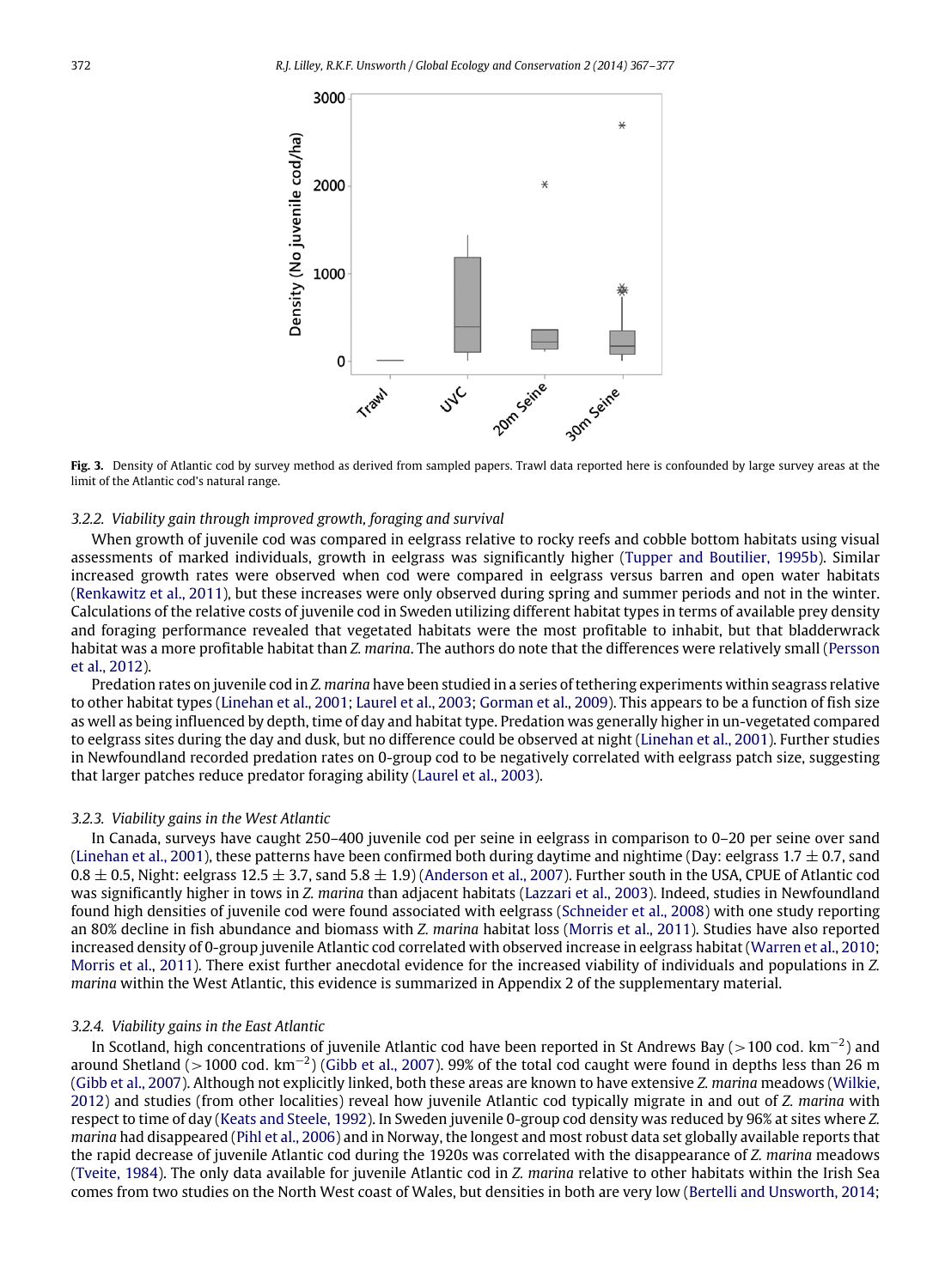#### **Table 1**

The relative ES for multiple observations (i) Presence of Atlantic cod in *Z. marina* as opposed to alternative habitat, (ii) Presence of juvenile fish in shallow waters  $<$  10 m.

| Author                       | Country   | Coast | Effect                | Effect size |
|------------------------------|-----------|-------|-----------------------|-------------|
| Hansen and Lehmann (1986)    | Greenland | West  | Presence $<$ 10 m     | 0.51        |
| Nygaard et al. (1989)        | Greenland | West  | Presence $<$ 10 m     | 1.72        |
| Ings et al. (1997)           | Canada    | West  | $0$ -group            | 1.01        |
| Methven and Schneider (1998) | Canada    | West  | $0$ -group            | 0.76        |
| Linehan et al. $(2001)$      | Canada    | West  | Presence in Z. marina | 9.24        |
| Laurel et al. (2003)         | Canada    | West  | Presence in Z. marina | 2.30        |
| Lazzari et al. (2003)        | USA       | West  | Presence in Z. marina | $-0.92$     |
| Anderson et al. (2007)       | Canada    | West  | Presence in Z. marina | 0.41        |
| Warren et al. (2010)         | Canada    | West  | Presence in Z. marina | 0.37        |
| Figsne and Gigsæter (1996)   | Sweden    | East  | Presence in Z. marina | 5.63        |
| Borg et al. (1997)           | Sweden    | East  | Presence in Z. marina | 5.23        |
| Pihl et al. (2006)           | Sweden    | East  | Presence in Z. marina | 1.70        |
| Gibb et al. (2007)           | Scotland  | East  | Presence $<$ 10 m     | 1.80        |
| Gibb et al. (2008)           | Scotland  | East  | Presence $<$ 10 m     | 2.00        |

Peters et al., in press; Unsworth et al., in press). Intertidal diel seine netting over multiple seasons at one site finds juvenile cod in *Z. marina* but not in adjacent sand, whilst comparative analysis between *Z. marina* and Kelp forests using Stereo BRUV systems again found similar results (Bertelli and Unsworth, 2014; Unsworth et al., in press). There exist further anecdotal evidence for the increased viability of individuals and populations in *Z. marina* within the East Atlantic, this evidence is summarized in Appendix 2 of the supplementary material.

#### *3.2.5. Effect-size of viability gains for Atlantic cod in Z. marina habitat*

The rational for 0-group Atlantic cod selecting shallow nearshore habitat and specifically exhibiting a preference for *Z. marina* is that there is a selective advantage in doing so. On this basis it should be expected that 0-group cod are more numerous in the  $\leq$ 10 m depth range than 1–4 group cod, that there are a greater number of 0-group Atlantic Cod in the  $\leq$ 10 m environment than in  $>$ 10 m deeper waters, and that there should be more 0-group Atlantic cod in *Z. marina* than in alternative habitats.

There exists higher abundance of 0-group juvenile Atlantic cod in shallow waters ( $<$ 10 m depth) and eelgrass in both the East and the West Atlantic (Table 1). The mean ES for finding 0-group Atlantic cod in  $\lt$ 10 m water as opposed to  $>10$  m is 1.9 (±0.1) in the East Atlantic and for densities of Atlantic cod in *Z. marina* as opposed alternative habitat 4.2 (±2.2). In the West Atlantic the mean ES for finding 0-group Atlantic Cod in  $<$  10 m water as opposed to  $>$  10 m is 1.1 ( $\pm$ 0.9), for densities of Atlantic cod in *Z. marina* as opposed to alternative habitat is 3.5 (±5.2), and for finding 0-group fish as opposed to 1-group or greater fish is  $0.9$  ( $\pm$ 0.2).

## *3.3. Shallow nearshore Z. marina habitat as a source of juveniles to form adult Atlantic cod*

#### *3.3.1. Evidence supporting the role of Z. marina habitat as a source of juveniles to adult populations of Atlantic cod*

88% (*n* = 42) of the data sources recorded juvenile Atlantic cod within waters <15 m and 86% (*n* = 36) of these reported fish were less than 25 cm in length; classifying them as 0-group and 1-group cod. The majority (80%) of data sources available for juvenile, 0-group,  $(\leq 10 \text{ cm})$  codlings find them to occur in the first 10 m of water.

The size of juvenile Atlantic cod was found to increase with depth in the marine environment (Fig. 4), indicating the ontogenetic migration of these individuals to deeper waters. 0-group Atlantic cod were additionally also found in a few studies on offshore banks at depths of approximately 80 m, but density was low and occurrences rare. There was a positive correlation between size and depth, which was statistically significant " $(r_s = 0.480, p = 0.004)$ " (Fig. 4). This is in accordance with Heinckes Law (Heincke, 1913).

Tagging studies from the West Coast of Sweden confirm such ontogenetic migrations of juvenile Atlantic cod into deeper waters to join adult stocks (Pihl and Ulmestrand, 1993; Svedang et al., 2007). Studies from the Gulf of St Laurence (Canada) also observe similar migration patterns of juvenile cod (Hansen and Lehmann, 1986). Although these studies do not specifically focus on the juvenile Atlantic cod from *Z. marina* they are conducted in locations where numerous studies have recorded high densities of juvenile Atlantic cod in extensive seagrass meadows. No genetic, isotopic or microchemical studies were available to specifically apportion individual juvenile cod in *Z. marina* to any one individual stock. Such evidence was also not found for any other single habitat (e.g. kelp, gravels) either.

## **4. Discussion**

Here we demonstrate a valuable nursery role for *Z. marina* in supporting populations of Atlantic cod across its distribution. This is important as management of *Z. marina* meadows mostly happens at local levels and locally specific information on this link is not always available.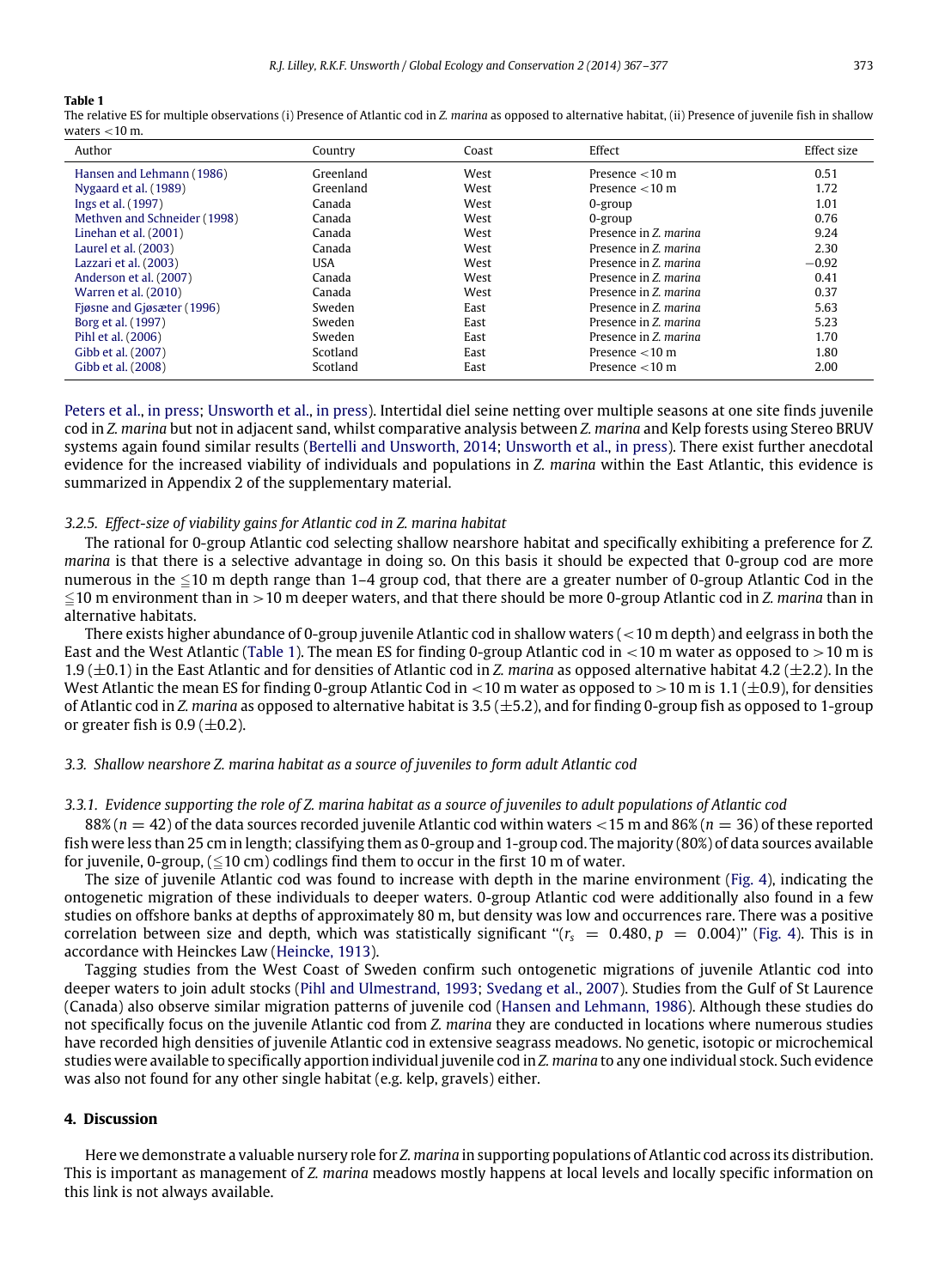

**Fig. 4.** Atlantic cod increases with depth in the marine environment (*n* = 35) in accordance with Heincke's Law (Heincke, 1913). Note the repeated presence of juvenile Atlantic cod (<10 cm, 0-group) nearshore (<10 m deep) in both *Z. marina* ( $\blacktriangle$ ) and other substrates ( $\blacklozenge$ ), but also their presence on deeper offshore banks e.g. Grand Banks ( $>$ 20 m $\Box$ ).

*Z. marina* likely enhances growth and survival of Atlantic cod, increasing its viability and chances of reaching maturation. 0-group Atlantic cod occur are mostly found confined to shallow coastal areas containing habitats such as seagrass. A large volume of data is available to suggest that a significant proportion of these individuals using these coastal areas settle (where possible) in *Z. marina* habitat. Concentrated distributions of juvenile Atlantic cod have been reported on both sides of the North Atlantic in inshore waters. Studies in Scotland confirmed that the shallow and nearshore areas are the most important areas for juvenile Atlantic Cod (Gibb et al., 2007) with 99% of the total 0-group found in depths less than 26 m (Gibb et al., 2008).

0-group Atlantic cod can use multiple habitat types within coastal waters, particularly *Z. marina* and other 3D complex habitats on shallow banks. But there is strong evidence that 0-group Atlantic cod uses and favors *Z. marina*. Much of the evidence for this assertion comes from the West Atlantic based on targeted surveys within *Z. marina* conducted in Canada. This is in comparison to the east, which largely constitutes data from nearshore seagrass associated waters more broadly. Regardless of the variation in the data, the important conclusion to draw here is that average density of juvenile Atlantic  $\overline{\text{cod}}$  in or in very close proximity to seagrass are at least 246 individuals. ha<sup>-1</sup>.

A multitude of factors contribute to successful Atlantic cod recruitment (Runge et al., 2010) and this may be limiting to the population. Modeling indicates the influence of recruitment is probably outweighed by competition for limited resources, primarily living space as demersal juveniles (Iles and Beverton, 2000). Seasonal abundances of pelagic Atlantic cod juveniles are in some cases an order of magnitude higher in some years, but recruitment at age 1 being smaller; indicating a high mortality of juveniles at the demersal stage (Lough, 2010). Available juvenile habitat is therefore critical in reducing demersal mortality. If juvenile habitat is one of the major limiting factors restricting Atlantic cod recruitment, then the quality and availability of the habitat is of critical importance to stocks.

Logically the fittest individuals will be those that recruit successfully to the adult breeding stock. It is known that overwinter survival of temperate fishes is usually poorer for smaller individuals (Sogard, 1997) and thus recruitment to the 1-group will be dependent on the size of the 0-group Atlantic cod in the fall. The growth of 0-group Atlantic cod was significantly higher in *Z. marina* relative to barren, open water, cobble and rocky reef environments (Tupper and Boutilier, 1995a; Renkawitz et al., 2011). Atlantic cod growing faster and being biologically 'fitter' from developing in *Z. marina* meadows will be those that are more likely to spawn.

In a scenario of density-dependent competition it will be the biologically fittest individuals who prosper, and indeed a size-specific hierarchy is known to exist, with larger fish controlling larger territories (Tupper and Boutilier, 1995a,c). Survival after 1 month is highly correlated to available shelter and habitat complexity (Tupper and Boutilier, 1995b) and juvenile Atlantic cod actively choose such complex habitat (Gjosaeter, 1987a,b). If juvenile Atlantic cod are competing for shelter sites this would infer that shelter from predation is a critical limiting factor at this stage.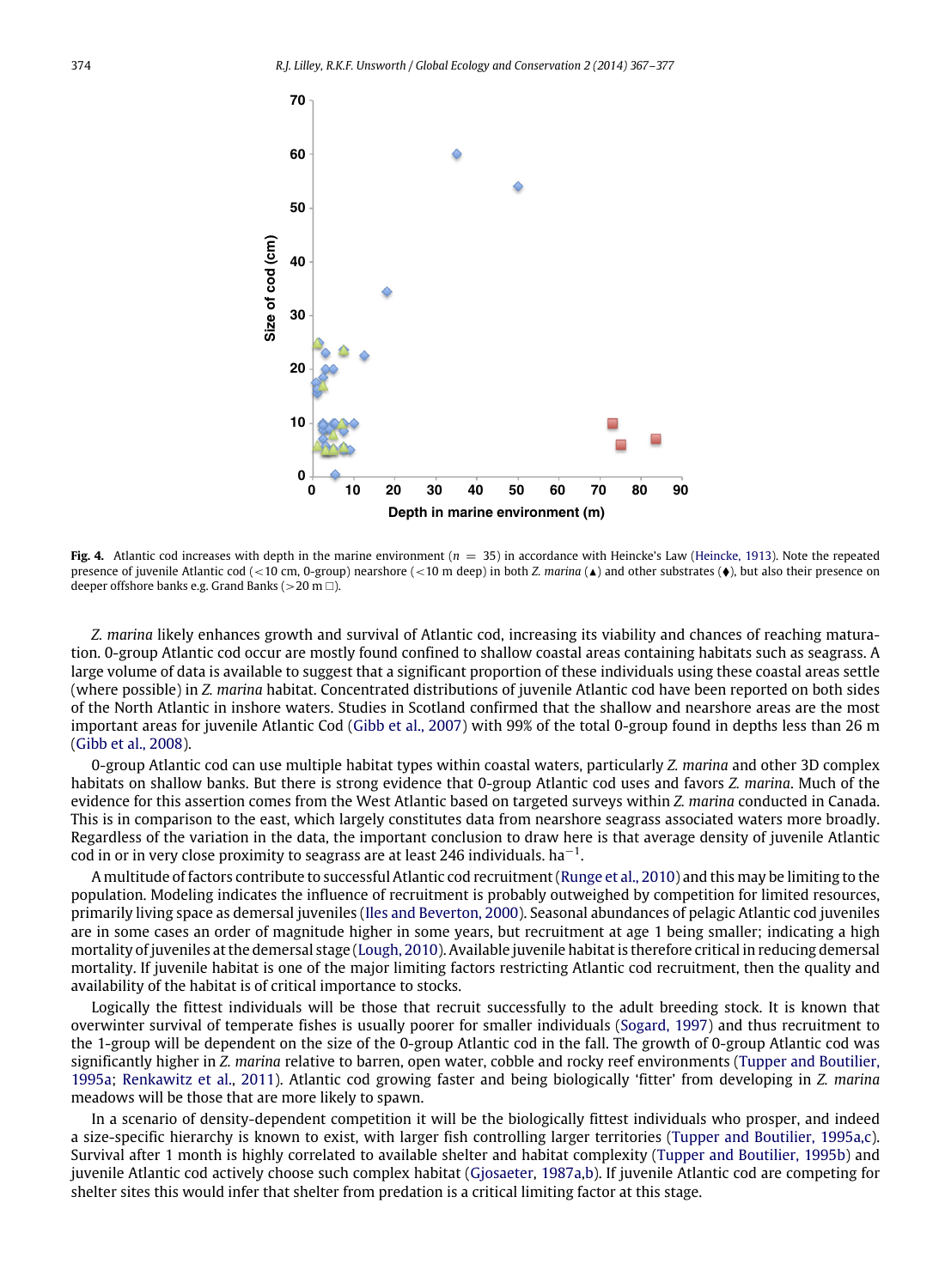Studies provide evidence for the decreased level of predationary pressure present within large continuous seagrass meadows (Linehan et al., 2001; Laurel et al., 2003; Gorman et al., 2009). In incidences where juvenile Atlantic cod are found on sand bottoms they exhibit schooling behavior indicative of the need to seek protection. This may well occur because those individuals cannot compete for shelter sites (Tupper and Boutilier, 1995b,a). Support for post-settlement processes creating a carrying capacity for juvenile habitat is also supported by offshore observations from Georges Bank, where transitional pelagic juvenile Atlantic cod are widespread over the bank in June but by July the surviving demersal juveniles are found mainly on the more complex pebble–gravel meadows than the less complex substrates of the bank. This suggests that it is the availability of complex habitat that increases survival of demersal juveniles, and that complex habitat increases carrying capacity of juvenile Atlantic cod.

Complexity offers shelter from predation and subsequent reduced energy expenditure, but it is the nature of what creates the complexity that makes the habitat truly valuable. Higher growth rates of juvenile Atlantic cod in seagrass (Heck et al., 2003) have been attributed to greater prey densities (Tupper and Boutilier, 1995b). *Z. marina* is commonly found to harbor higher macro-invertebrate densities (such as crustaceans) than adjacent habitats (Sogard, 1992). This is striking since crustacea represent, at 81.6%, the largest portion of the diet of juvenile Atlantic cod (Bowman, 1981).

Whilst growth rate was highest in seagrass meadows, survival of juvenile Atlantic cod was highest on rocky reefs and cobble bottoms, representing a trade-off occurring between energy gain and predation risk (Heck et al., 1995; Frost et al., 1999; Heck et al., 2003), both at an individual and a population level. This is particularly important when the lower spatial extent of seagrass is considered against alternative habitats that are potentially widespread over shallow water banks. Alternative nursery habitats may not provide the viability benefits of *Z. marina* but the potential spatial extent of such habitats, particularly in the West Atlantic may result in population level benefits due to their high potential carrying capacity.

No evidence exists that directly links adult Atlantic cod to specific *Z. marina* meadows, and thus nothing to directly support the notion of seagrass as a 'source' of juveniles, as opposed to a 'sink' of juveniles (Pulliman, 1988). Although no direct evidence can be found, neither does any form of evidence refute any link. Importantly, no studies have directly linked adult Atlantic cod to any other specific habitat type either (e.g. kelp, rocky, sponge, or cobble) in any location.

In spite of the limited direct evidence, indirect evidence is available of the link between 0-group Atlantic cod and shallow nearshore environments containing extensive *Z. marina* meadows (Gibb et al., 2007; Maddock, 2008). Indeed, numerous studies show the ontogenetic migration of older, larger individuals to increasing depth allowing for the creation of generalized life-history patterns for Atlantic cod stocks in both the West and East Atlantic (Zeller and Pauly, 2001). This lifehistory pattern is endorsed by the present study which shows that there is a positive size-depth relationship seen in Atlantic cod where fish tend to move into deeper water as they grow bigger (Heincke, 1913). Importantly, the relative abundance of 0-group Atlantic cod reported in *Z. marina* meadows as opposed to alternative habitat suggest *Z. marina* may well be acting as a source of Atlantic cod that supplies the adult population.

Atlantic cod populations can exist without *Z. marina*, since juvenile Atlantic cod recruit from offshore nursery grounds without ever seeing a *Z. marina* meadow. There is also extensive data describing 0-group Cod present in habitats such as sand, cobble and sponge (Gotceitas and Brown, 1993; Lindholm et al., 1999) and data pertaining to high juvenile densities on scallop shell hash and sponge across the Scotian Self (Tupper, 1991). Thus, Atlantic cod use of *Z. marina* is facultative—they use it when they can. What is important is that it can be conclusively demonstrated that juvenile Atlantic cod intentionally select *Z. marina* as a nursery habitat and receive behavioral and fitness benefits from it (Gotceitas et al., 1997; Laurel et al., 2003), and that juvenile Atlantic cod density responds positively to the expansion of *Z. marina* cover (Warren et al., 2010), and negatively to its removal (Tveite, 1984).

In large areas of the North Atlantic fisheries management is mostly (e.g. EU Common Fisheries Policy) disconnected from nursery habitat management, and conservation of *Z. marina* habitat is largely restricted to being a biodiversity conservation concern. The present study provides evidence that in addition to the important role of seagrasses in supporting coastal biodiversity these productive habitats are of significant importance to sustaining the financially important Cod fisheries of the North Atlantic. Such fisheries contribute to the GDP of many nations and employ thousands of people. Atlantic Cod is only one of a number of commercially important species that may utilize seagrass meadows as nursery habitat (e.g. Pollock, Plaice and Herring) in the North Atlantic (Jackson et al., 2001; Bertelli and Unsworth, 2014) suggesting the value of seagrass in supporting commercial fisheries is largely undervalued.

While our literature search finds clear evidence of the selective choice of Atlantic cod for seagrass, the viability benefits of such a choice and the overwhelming abundance of these juvenile fish in seagrass their remains considerable spatial gaps in the knowledge and limited repetition of studies (e.g. choices and viability gains). Although we feel our conclusions are valid across the scale of the North Atlantic we recognize that more experimental information is needed to tease out the intricacies of these relationships.

In conclusion, this paper supports the notion that *Z. marina* provides Valuable Nursery Habitat for Atlantic cod. These productive habitats are therefore of significant importance to contributing to Atlantic cod. With the current poor state of Atlantic cod stocks, and in light of the evidence collated in this meta-analysis greater emphasis within fisheries management should be placed on protecting and rehabilitating Valuable Nursery Habitat such as *Z. marina*. Given that large areas of *Z. marina* have been lost throughout the 20th and 21st centuries the available evidence suggests that environmental renewal will enhance the long-term productivity of the Cod fishery by enhancing its breeding stock.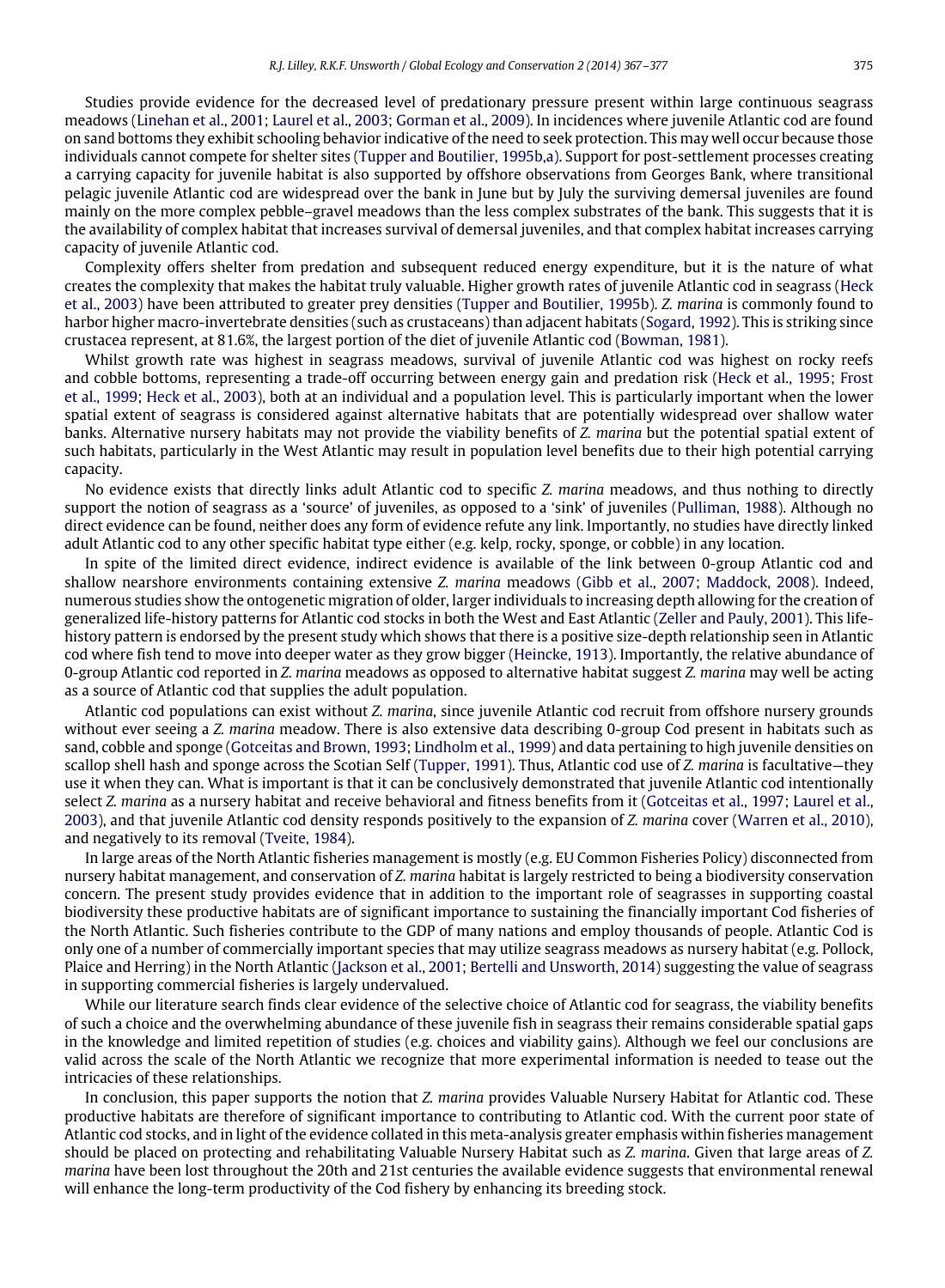#### **Acknowledgment**

RJL acknowledges the support of a UK Economic and Social Research Council (ESRC) Ph.D. scholarship that forms part of the Management and Business Studies pathway within the ESRC Wales Doctoral Training Centre.

## **Appendix A. Supplementary data**

Supplementary material related to this article can be found online at http://dx.doi.org/10.1016/j.gecco.2014.10.002.

#### **References**

- Anderson, J.T., Gregory, R.S., 2000. Factors regulating survival of northern cod (NAFO 2J3KL) during their first 3 years of life. ICES J. Mar. Sci. 57, 349–359. Anderson, J.L., Laurel, B.J., Brown, J.A., 2007. Diel changes in behaviour and habitat use by age-0 Atlantic cod (*Gadus morhua* L.) in the laboratory and field. J. Exp. Mar. Biol. Ecol. 351, 267–275.
- Baden, S., Gullstrom, M., Lunden, B., Pihl, L., Rosenberg, R., 2003. Vanishing seagrass (Zostera marina, L.) in Swedish coastal waters. Ambio 32, 374–377. Beck, M.W., Heck Jr., K.L., Able, K.W., Childers, D.L., Eggleston, D.B., Gillanders, B.M., Halpern, B., Hays, C.G., Hoshino, K., Minello, T.J., 2001. The identification, conservation, and management of estuarine and marine nurseries for fish and invertebrates. BioScience 51, 633–641.

Bertelli, C.M., Unsworth, R.K.F., 2014. Protecting the hand that feeds us: seagrass (*Zostera marina*) serves as commercial juvenile fish habitat. Mar. Pollut. Bull 83 (2), 425–429. http://dx.doi.org/10.1016/j.marpolbul.2013.08.011.

Borg, Å., Pihl, L., Wennhage, H., 1997. Habitat choice by juvenile cod (Gadus morhua L.) on sandy soft bottoms with different vegetation types. Helgol. Meeresunters. 51, 197–212.

Bowman, R.E., 1981. Food of 10 species of Northwest Atlantic juvenile groundfish. Fish. Bull. 79, 200–206.

- Cannon, J., 1997. Northeast Atlantic FAO, Review of the State of World Fishery Resources: Marine Fisheries. FAO, Rome, Italy.
- Cohen, J., 1988. Statistical Power Analysis for the Behavioral Sciences. Lawrence Erlbaum Associates, New Jersey.
- Cullen-Unsworth, L.C., Nordlund, L.M., Paddock, J., Baker, S., McKenzie, L.J., Unsworth, R.K.F., 2014. Seagrass meadows globally as a coupled social–ecological<br>system: implications for human wellbeing. Mar. Pollut. Bull. 8

Cullen-Unsworth, L.C., Unsworth, R.K.F., 2013. Seagrass meadows, ecosystem services, and sustainability. Environment 55, 14–27.

- Dahlgren, C.P., Kellison, G.T., Adams, A.J., Gillanders, B.M., Kendall, M.S., Layman, C.A., Ley, J.A., Nagelkerken, I., Serafy, J.E., 2006. Marine nurseries and effective juvenile habitats: concepts and applications. Mar. Ecol. Prog. Ser. 312, 291–295.
- Dalley, E.L., Anderson, J.T., 1997. Age dependent distribution of demersal juvenile cod (*Gadus morhua*) in inshore/offshore northeast Newfoundland. Can. J. Fish. Aquat. Sci. 54, 168–176.
- Dannevig, A., 1954. The littoral cod of the Norwegian Skagerrak coast, Rapports et procès-verbaux des réunions, In: Conseil permanent international pour l'exploration de la mer, vol. 136, pp. 7–14.
- Fjøsne, K., Gjøsæter, J., 1996. Dietary composition and the potential of food competition between 0-group cod (*Gadus morhua L.*) and some other fish species in the littoral zone. ICES J. Mar. Sci. 53, 757–770.

Froese, R., Pauly, D.E., 2013. FishBase. World Wide Web electronic publication, version (09/2013).

- Frost, M.T., Rowden, A.A., Attrill, M.J., 1999. Effect of habitat fragmentation on the macroinvertebrate infaunal communities associated with the seagrass Zostera marina L. Aq. Cons. Mar. Fr. Ecos. 9, 255–263.
- Gibb, F.M., Gibb, I.M., Wright, P.J., 2007. Isolation of Atlantic cod (Gadus morhua) nursery areas. Mar. Biol. Lett. 151, 1185–1194.
- Gibb, I.M., Wright, P.J., Campbell, R., 2008. Identifying critical spawning and nursery areas for North Sea Cod; improving the basis for cod management. Scottish Industry/Science Partenrship (SISP).
- Gillanders, B.M., 2006. Seagrasses, fish, and fisheries. In: Larkum, A.W., Orth, R.J., Duarte, C.M. (Eds.), Seagrasses: Biology, Ecology and Conservation. Springer, pp. 503–536.
- Gjosaeter, J., 1987a. Habitat selection of juvenile cod (Gadus morhua), whiting (Merlangus merlangius) and some littoral fish in an aquarium. Flød. Rapp. 1, 17–26.
- Gjosaeter, J., 1987b. Habitat selection and inter year class interaction in young cod (*Gadus morhua*) in aquaria. Flød. Rapp. 1, 27–36.
- Gorman, A.M., Gregory, R.S., Schneider, D.C., 2009. Eelgrass patch size and proximity to the patch edge affect predation risk of recently settled age 0 cod (Gadus). J. Exp. Mar. Biol. Ecol. 371, 1–9.
- Gotceitas, V., Brown, J., 1993. Substrate selection by juvenile Atlantic cod (Gadus morhua): effects of predation risk. Oecologia 93, 31–37.
- Gotceitas, V., Fraser, S., Brown, J.A., 1997. Use of eelgrass beds (Zostera marina) by juvenile Atlantic cod (Gadus morhua). Can. J. Fish. Aquat. Sci. 54, 1306–1319.

Green, E.P., Short, F.T., 2003. World Atlas of Seagrasses. University of California Press, Berkley, USA.

- Gurevitch, J., Morrow, L.L., Wallace, A., Walsh, J.S., 1992. A meta-analysis of competiton in field experiments. Am. Nat. 140, 539–572.
- Hansen, H., Lehmann, K., 1986. Distribution of Young Cod in coastal regions of West Greenland, 1985. Northwest Atlantic Fisheries Organisation Scientific Council Studies.
- Hanson, A.R., 2004. Status and conservation of eelgrass (Zostera marina) in Eastern Canada. Final Report. Australian Fisheries Management Authority Repor. R99/1546. Technical Report Series Canadian Wildlife Service. Atlantic Region. viii. +, p. 40.
- Heck, K.L., Able, K.W., Roman, C.T., Fahay, M.P., 1995. Composition, abundance, biomass, and production of macrofauna in a New-England estuary comparisons among eelgrass meadows and other nursery habitats. Estuaries 18, 379–389.
- Heck, K., Hays, G., Orth, R., 2003. Critical evaluation of the nursery role hypothesis for seagrass meadows. Mar. Ecol. Prog. Ser. 253, 123–136.<br>Heincke, F., 1913. Untersuchungen über die Scholle-Generalbericht I. Schollen
- wichtigsten Ergebnisse des Berichts. Rapp. Proc. Verb. Réun. ICES 16, 1–70.

Iles, T.C., Beverton, R.J.H., 2000. The concentration hypothesis: the statistical evidence. ICES J. Mar. Sci. 57, 216–227.

- Ings, D.W., Schneider, D.C., Methven, D.A., 1997. Detection of a recruitment signal in juvenile Atlantic Cod (*Gadus morhua*) in coastal nursery areas. Can. J. Fish. Aquat. Sci. 54, 25–29.
- Jackson, E.L., Rowden, A.A., Attrill, M.J., Bossey, S., Jones, M., 2001. The importance of seagrass beds as a habitat for fishery species. Oceanogr. Mar. Biol. 39, 269–304.
- Keats, D.W., Steele, D.H., 1992. Diurnal feeding of juvenile cod (*Gadus morhua*) which migrate into shallow water at night in Eastern Newfoundland. J. Northwest Atl. Fish. Sci. 13, 7–14.
- Laurel, B.J., Gregory, R.S., Brown, J.A., 2003. Predator distribution and habitat patch area determine predation rates on Age-0 juvenile cod Gadus spp. Mar. Ecol. Prog. Ser. 251, 245–254.
- Layman, C.A., Dahlgren, C.P., Kellison, G.T., Adams, A.J., Gillanders, B.M., Kendall, M.S., Ley, J.A., Nagelkerken, I., Serafy, J.E., 2006. Marine nurseries and effective juvenile habitats. Mar. Ecol. Prog. Ser. 318, 307–308.
- Lazzari, M.A., Sherman, S., Kanwit, J.K., 2003. Nursery use of shallow habitats by epibenthic fishes in Maine nearshore waters. Estuar. Coast. Shelf Sci. 56, 73–84.
- Lindholm, J.B., Auster, P.J., Kaufman, L.S., 1999. Habitat-mediated survivorship of juvenile (0-year) Atlantic cod Gadus morhua. Mar. Ecol. Prog. Ser. 180, 247–255.